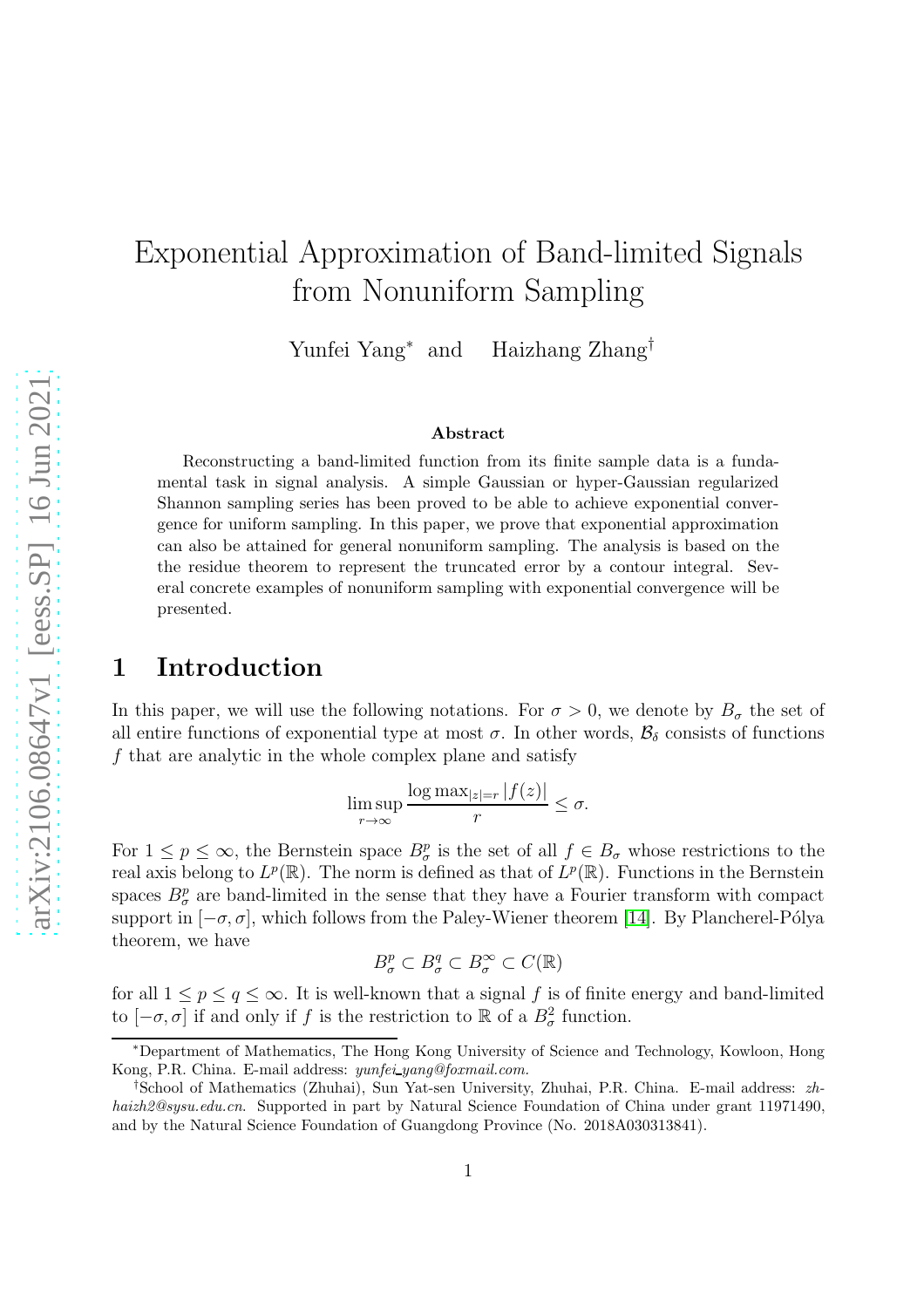The classical Whittaker-Kotelnikov-Shannon sampling theorem [\[16\]](#page-14-1) states that we can reconstruct every  $f \in B_\pi^2$  from its infinite sampling data  $\{f(n) : n \in \mathbb{Z}\}\$  by the cardinal series:

<span id="page-1-0"></span>
$$
f(x) = \sum_{n = -\infty}^{\infty} f(n) \operatorname{sinc} (x - n) = \sum_{n = -\infty}^{\infty} f(n) \frac{\sin \pi (x - n)}{\pi (x - n)},
$$
 (1.1)

where the series converges absolutely and uniformly on R.

For practical reason, we can only sum up finite sample data near the point  $x$  to approximate  $f(x)$ . Thus, one may consider the truncation of the cardinal series. However, due to the slow decayness of the sinc function, truncating the cardinal series leads to a convergence rate of order  $O(N^{-1/2})$  when  $f \in B_\pi^2$ . Furthermore, this truncated series is the optimal algorithm for  $B_{\pi}^2$  in the worst case scenario [\[10\]](#page-14-2). Thus, in order to have a fast convergence, we should consider the oversampling case  $f \in B^2_\sigma$  with  $\sigma < \pi$ . There are several papers, for example [\[12,](#page-14-3) [13,](#page-14-4) [15,](#page-14-5) [9,](#page-14-6) [17\]](#page-14-7), considering the convergence rate of regularized sampling series of the form

$$
\sum_{n=-N}^{N} f(n) \operatorname{sinc} (x - n) G_N(x - n).
$$

In [\[12,](#page-14-3) [13\]](#page-14-4), Qian considered the case  $G_N$  are Gaussian functions and he used Fourier analysis method to establish the convergence rate  $O(N^{1/2} \exp(-\frac{\pi-\sigma}{2}N))$  for  $f \in B^2_{\sigma}$  with  $\sigma < \pi$ . While the authors of [\[15\]](#page-14-5) deduced the convergence rate  $O(N^{-1/2} \exp(-\frac{\pi-\sigma}{2}N))$  for the same regularized sampling series and more general  $f$  by complex method. In [\[17\]](#page-14-7), the convergence rate  $O(N^{-1/2} \exp(-(\pi - \sigma)\mu_m N))$  was obtained for the case  $G_N(x) = e^{-C(N,m)x^{2m}}$  are hyper-Gaussian and  $f \in B^2_\sigma$ , where m is a positive interger and

$$
\mu_m = \frac{1}{2m} \left( (2m - 1) \sin \frac{\pi}{4m - 2} \right)^{\frac{2m - 1}{2m}}
$$

.

Note that all these papers are concerned about the uniform sampling points  $\Lambda = \mathbb{Z}$ . In this paper, we generalize the results in uniform sampling to more general nonuniform sampling sequence  $\Lambda = {\lambda_n}_{n \in \mathbb{Z}}$ . More precisely, we use the complex method in [\[15\]](#page-14-5) to analyze the convergence rate of the regularized nonuniform sampling series

$$
A_N^G f(z) = \sum_{n=-N}^N f(\lambda_n) \varphi_{\Lambda,n}(z) G_N(z - \lambda_n), \qquad f \in B_{\sigma}^{\infty}
$$

where  $\sigma < \pi$ ,  $\varphi_{\Lambda,n}$  is defined as [\(2.6\)](#page-2-0) and  $G_N$  are Gaussian or hyper-Gaussian. We will show that several kinds of nonuniform sampling series have linear convergence.

# 2 Regularized nonuniform sampling series

We begin with some notation and assumption on the sampling sequence  $\Lambda$ . For simplicity, throughout this paper, we consider the real sequence  $\Lambda = {\lambda_n}_{n \in \mathbb{Z}} \subset \mathbb{R}$  and suppose that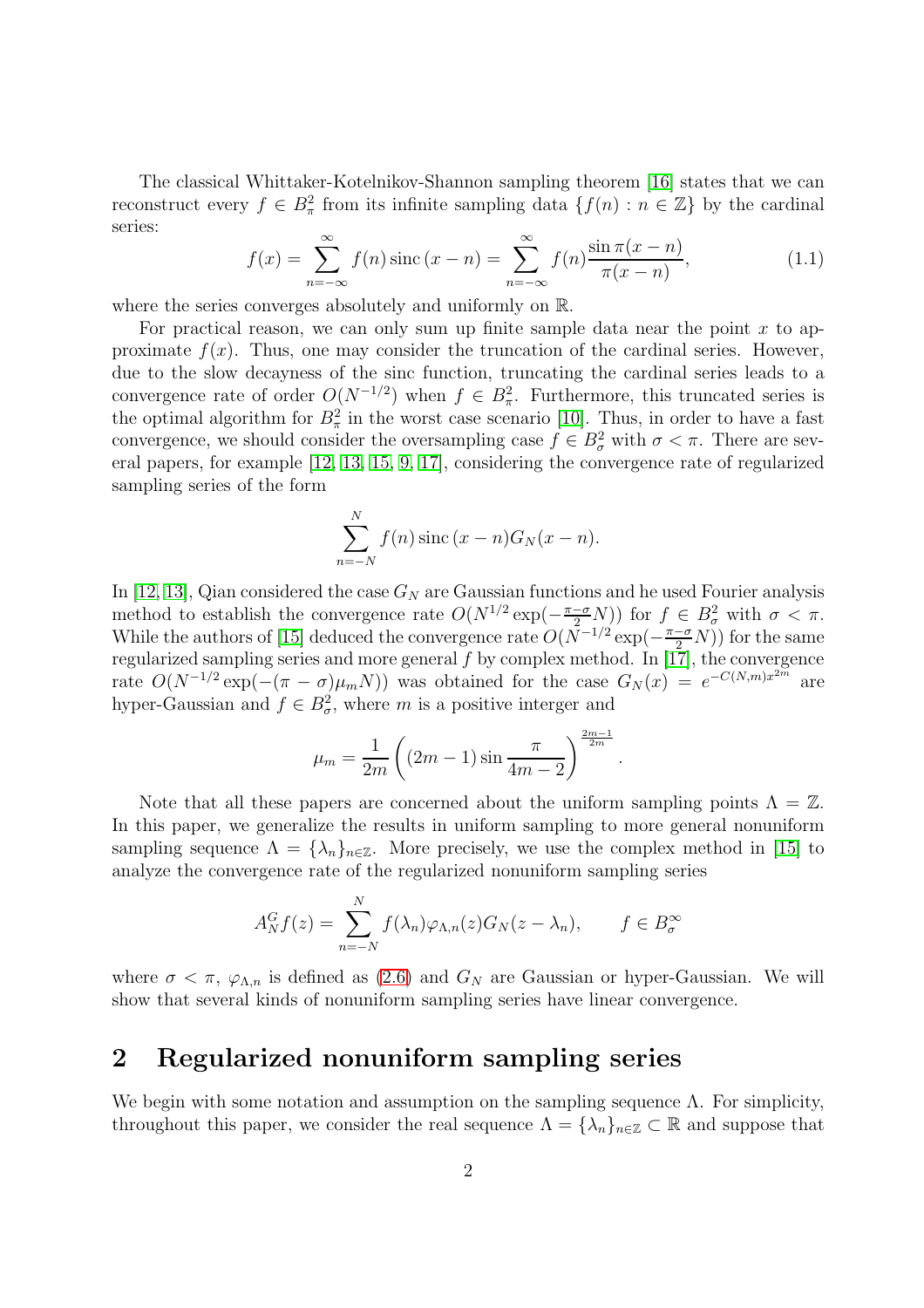$\lambda_n < \lambda_{n+1}$  for all  $n \in \mathbb{Z}$ ,  $\lambda_0 = 0$  and  $\Lambda$  is separated, that is,

<span id="page-2-3"></span>
$$
\delta_{\Lambda} := \inf_{n \in \mathbb{Z}} |\lambda_{n+1} - \lambda_n| > 0. \tag{2.2}
$$

By Weierstrass factorization theorem, there exist entire functions  $\varphi_{\Lambda}$  whose zeros are exactly the points in  $\Lambda$ . Since

$$
\sum_{n\neq 0} \frac{1}{|\lambda_n|^2} \le \sum_{n\neq 0} \frac{1}{\delta_\Lambda^2 n^2} < \infty,
$$

one of these entire functions is the canonical product

$$
\varphi_{\Lambda}(z) = z \prod_{n \neq 0} \left( 1 - \frac{z}{\lambda_n} \right) e^{z/\lambda_n}.
$$
\n(2.3)

If we further have  $\lim_{r\to\infty}\sum_{0<|\lambda_n|$ 1  $\frac{1}{\lambda_n} < \infty$ , then

<span id="page-2-4"></span>
$$
\varphi_{\Lambda}(z) = z \lim_{r \to \infty} \prod_{0 < |\lambda_n| < r} \left( 1 - \frac{z}{\lambda_n} \right) \tag{2.4}
$$

is an entire function have the desired property. The function  $\varphi_{\Lambda}$  is called the generating function of  $\Lambda$ . Based on  $\varphi_{\Lambda}$ , we define

$$
\phi_{\Lambda}(z) = |\varphi_{\Lambda}(z)|e^{-\pi|\operatorname{Im} z|},\tag{2.5}
$$

which will be used later.

We now turn to the sampling series and choose a generating function  $\varphi_{\Lambda}$  for the sampling sequence  $\Lambda = {\lambda_n}_{n \in \mathbb{Z}}$ . Since  $\varphi_{\Lambda}(z)$  is an entire function with zeros exactly at the points  $\lambda_n, n \in \mathbb{Z}$ , we can define for every  $n \in \mathbb{Z}$ 

<span id="page-2-0"></span>
$$
\varphi_{\Lambda,n}(z) = \frac{\varphi_{\Lambda}(z)}{\varphi'_{\Lambda}(\lambda_n)(z - \lambda_n)}.
$$
\n(2.6)

These are entire functions which solve the interpolation problem  $\varphi_{\Lambda,n}(\lambda_k) = \delta_{n,k}$  and are independent of the choice of generating function  $\varphi_{\Lambda}$ . Following the idea of classical Lagrange interpolation, we define

<span id="page-2-1"></span>
$$
A_N f(z) = \sum_{n=-N}^{N} f(\lambda_n) \varphi_{\Lambda,n}(z). \tag{2.7}
$$

Together with the idea of regularization, we study the series

<span id="page-2-2"></span>
$$
A_N^G f(z) = \sum_{n=-N}^N f(\lambda_n) \varphi_{\Lambda,n}(z) G_N(z - \lambda_n), \qquad f \in B_\sigma^\infty,
$$
\n(2.8)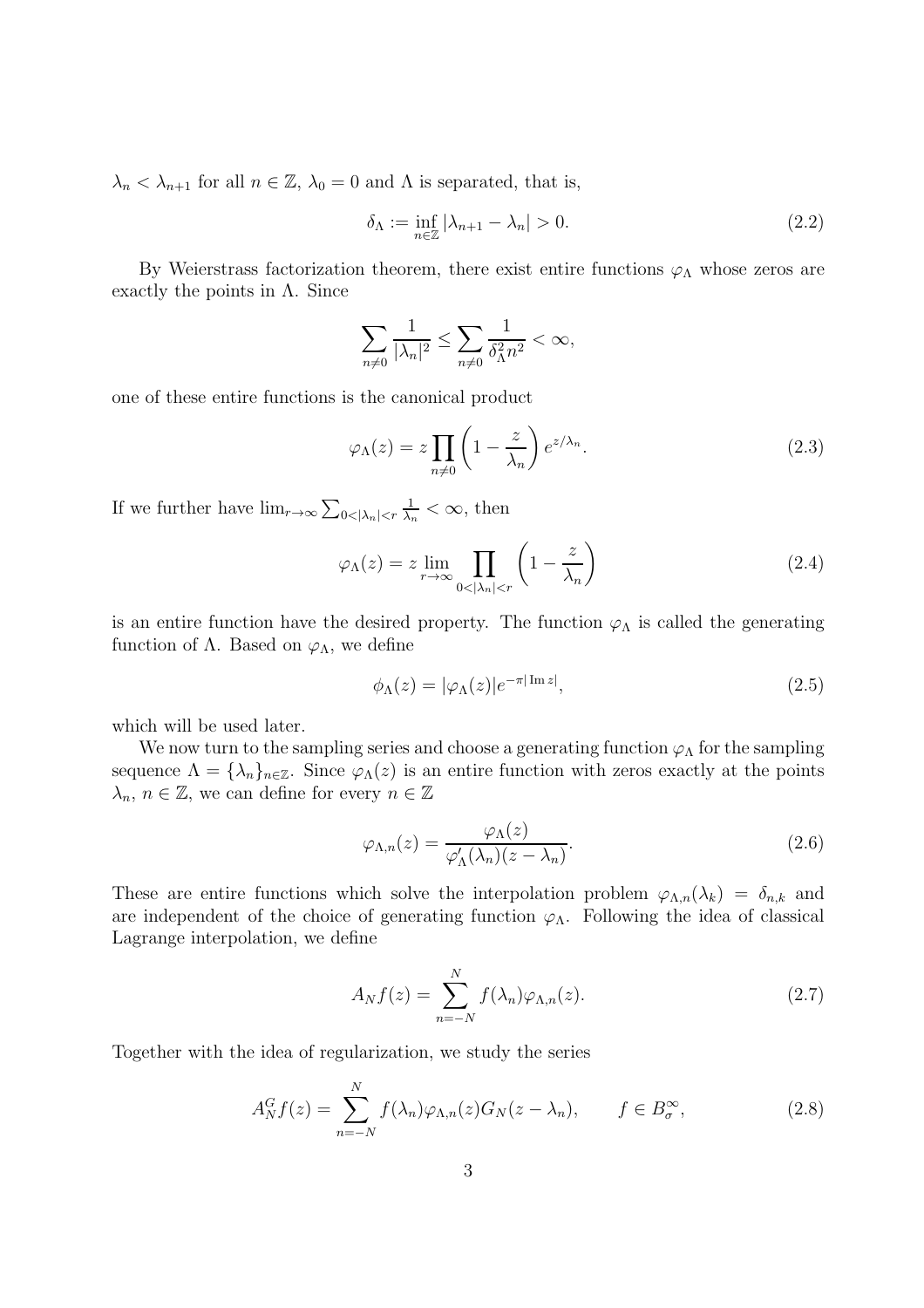where  $\sigma < \pi$  and  $G_N(z)$  are entire functions with  $G_N(0) = 1$ . Note that if  $\Lambda = \mathbb{Z}$ , then  $\varphi_{\Lambda}(z) = \sin \pi z$ ,  $\varphi_{\Lambda,n}(z) = \text{sinc}(z - n)$  and series [\(2.7\)](#page-2-1) is the cardinal series [\(1.1\)](#page-1-0).

Next, we will use complex analysis method to estimate the error  $f(z) - A_N^G f(z)$ . The idea is that we can represent the error by a contour integral. More specifically, let  $\mathcal{L}_N$  be the positively oriented rectangle with vertices at  $T_N^{\pm} + iS_N^{\pm}$ , where

$$
\lambda_N < T_N^+ < \lambda_{N+1}, \quad \lambda_{-N-1} < T_N^- < \lambda_{-N}, \quad S_N^+ > 0, \quad S_N^- < 0.
$$

Then by the residue theorem, for  $z = x + iy \notin \Lambda$  with  $T_N^- < x < T_N^+$  and  $S_N^- < y < S_N^+$ , we can write the error as

$$
f(z) - A_N^G f(z) = \frac{\varphi_\Lambda(z)}{2\pi i} \int_{\mathcal{L}_N} \frac{f(\zeta) G_N(z - \zeta)}{\varphi_\Lambda(\zeta)(\zeta - z)} d\zeta,\tag{2.9}
$$

since  $G_N(z)$  is an entire function and  $G_N(0) = 1$ . Now, denote by  $I_{hor}^{\pm}$  the contributions to the last integral coming from the two horizontal parts of  $\mathcal{L}_N$ , where + and − refer to the upper and the lower line segment, respectively. Similarly, denote by  $I_{ver}^{\pm}$  the contributions coming from the two vertical parts of  $\mathcal{L}_N$ , where + and − refer to the right and the left line segment, respectively. Then

<span id="page-3-0"></span>
$$
f(z) - A_N^G f(z) = \frac{\varphi_\Lambda(z)}{2\pi i} (I_{hor}^+(z) + I_{hor}^-(z) + I_{ver}^+(z) + I_{ver}^-(z)).
$$
 (2.10)

Since  $|f(t+is)| \leq ||f||_{\infty}e^{\sigma|s|}$  for  $f \in B_{\sigma}^{\infty}$  (by Phragmén-Lindelöf principle) and  $\phi_{\Lambda}(z) =$  $|\varphi_{\Lambda}(z)|e^{-\pi|\operatorname{Im} z|} > 0$  on  $\mathcal{L}_N$ , we can estimate  $I_{hor}^{\pm}$  and  $I_{ver}^{\pm}$  as follow

$$
|I_{hor}^{\pm}(x+iy)| = \left| \int_{T_N^-}^{T_N^+} \frac{f(t+iS_N^{\pm})G_N(x+iy-t-iS_N^{\pm})}{\varphi_{\Lambda}(t+iS_N^{\pm})(t+iS_N^{\pm}-x-iy)} dt \right|
$$
  
\n
$$
\leq \int_{T_N^-}^{T_N^+} \frac{||f||_{\infty}e^{\sigma|S_N^{\pm}|}|G_N(x-t+iy-iS_N^{\pm})|}{\min_{\zeta \in \mathcal{L}_N} \phi_{\Lambda}(\zeta)e^{\pi|S_N^{\pm}|}|t-x+iS_N^{\pm}-iy|} dt
$$
  
\n
$$
\leq \frac{||f||_{\infty}}{\min_{\zeta \in \mathcal{L}_N} \phi_{\Lambda}(\zeta)|S_N^{\pm}-y|} e^{-(\pi-\sigma)|S_N^{\pm}|} \int_{T_N^-}^{T_N^+} |G_N(x-t+iy-iS_N^{\pm})|dt,
$$
  
\n
$$
|I_{ver}^{\pm}(x+iy)| = \left| \int_{S_N^-}^{S_N^+} \frac{f(T_N^{\pm}+is)G_N(x+iy-T_N^{\pm}-is)}{\varphi_{\Lambda}(T_N^{\pm}+is)(T_N^{\pm}+is-x-iy)} ds \right|
$$
  
\n
$$
\leq \int_{S_N^-}^{S_N^+} \frac{||f||_{\infty}e^{\sigma|s|}|G_N(x-T_N^{\pm}+iy-is)|}{\min_{\zeta \in \mathcal{L}_N} \phi_{\Lambda}(\zeta)e^{\pi|s|}|T_N^{\pm}-x+is-iy|} ds
$$
  
\n
$$
\leq \frac{||f||_{\infty}}{\min_{\zeta \in \mathcal{L}_N} \phi_{\Lambda}(\zeta)|T_N^{\pm}-x|} \int_{S_N^-}^{S_N^+} e^{-(\pi-\sigma)|s|} |G_N(x-T_N^{\pm}+iy-is)| ds.
$$

Note that the choice of  $\varphi_{\Lambda}$  do not change the series [\(2.8\)](#page-2-2), but it may change the above estimates of  $|I_{hor}^{\pm}(z)|$  and  $|I_{ver}^{\pm}(z)|$ , since we need a lower estimate of  $\min_{\zeta \in \mathcal{L}_N} \phi_{\Lambda}(\zeta)$ .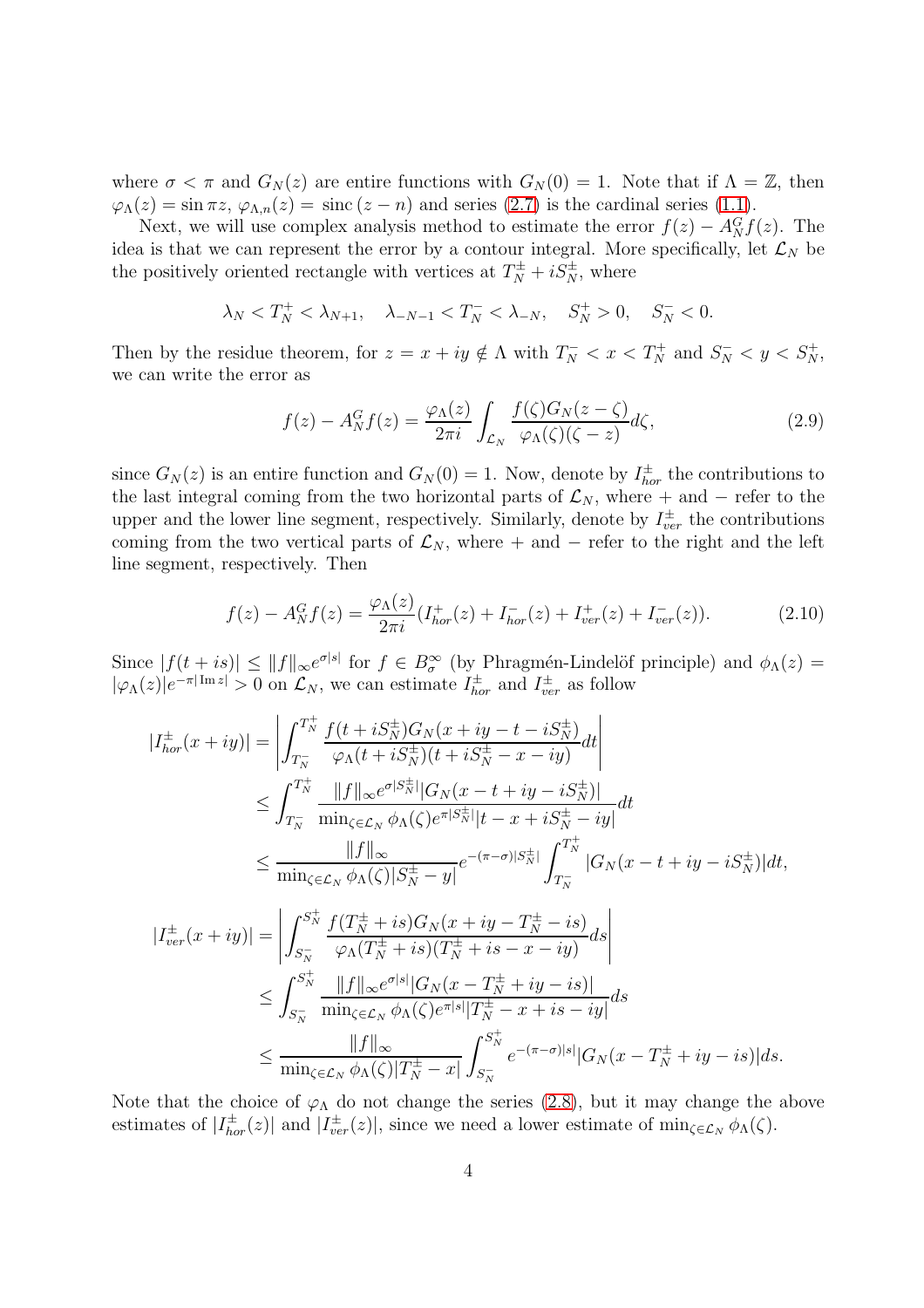### 3 Gaussian regularization

<span id="page-4-1"></span>When  $G_N(z)$  are Gaussian functions  $G_N(z) = e^{-r(N)z^2}$ , we can give more explicitly estimates of  $|I_{hor}^{\pm}(z)|$  and  $|I_{ver}^{\pm}(z)|$  so that we can estimate the error  $f(z) - A_N^G f(z)$  as follows.

**Theorem 3.1** Suppose  $\Lambda = {\lambda_n}_{n \in \mathbb{Z}}$  is separated, and for every  $\lambda_N < T_N^+ < \lambda_{N+1}, \lambda_{-N-1} <$  $T_N^- < \lambda_{-N}$ , denote  $N_* = \min\{\lambda_{-1} - T_N^-, T_N^+ - \lambda_1\}$ . Define the series  $A_N^G f$  as [\(2.8\)](#page-2-2), where  $G_N(z) = e^{-r^2 z^2}$  with  $r^2 = \frac{\pi - \sigma}{2N_s}$  $\frac{\pi-\sigma}{2N_*}$ , then for  $N>1$  and  $z=x+iy$  satisfying  $\lambda_{-1} < x < \lambda_1$  and  $|y| < N_*$ , we have

<span id="page-4-0"></span>
$$
|f(z) - A_N^G f(z)| \le C_N(y) \frac{\|f\|_{\infty} |\varphi_{\Lambda}(z)|}{\pi \min_{\zeta \in \mathcal{L}_N} \phi_{\Lambda}(\zeta)} e^{-\frac{\pi - \sigma}{2} N_*}, \tag{3.11}
$$

for every  $f \in B^{\infty}_{\sigma}$ ,  $0 < \sigma < \pi$ , where  $\mathcal{L}_N$  is the rectangle with vertices at  $T_N^{\pm} + i(y \pm N_*)$ and

$$
C_N(y) = \sqrt{\frac{2\pi}{(\pi - \sigma)N_*}} \cosh((\pi - \sigma)y) + \frac{4}{(\pi - \sigma)N_*} \frac{e^{(\pi - \sigma)y^2/(2N_*)}}{1 - (y/N_*)^2}.
$$

*Proof:* For every  $z = x + iy$  satisfying the condition of the theorem, we choose  $S_N^{\pm} = y \pm N_*,$ then  $|S_N^{\pm}| = N_* \pm y, |S_N^{\pm} - y| = N_*$ . Hence,

$$
|I_{hor}^{\pm}(z)| \leq \frac{||f||_{\infty}}{\min_{\zeta \in \mathcal{L}_N} \phi_{\Lambda}(\zeta)|S_N^{\pm} - y|} e^{-(\pi - \sigma)|S_N^{\pm}|} \int_{T_N^-}^{T_N^+} |G_N(x - t + iy - iS_N^{\pm})| dt
$$
  
\n
$$
\leq \frac{||f||_{\infty} e^{-(\pi - \sigma)y}}{\min_{\zeta \in \mathcal{L}_N} \phi_{\Lambda}(\zeta)N_*} e^{r^2 N_*^2 - (\pi - \sigma)N_*} \int_{-\infty}^{\infty} e^{-r^2 (x - t)^2} dt
$$
  
\n
$$
= \frac{\sqrt{\pi} ||f||_{\infty} e^{+(\pi - \sigma)y}}{r \min_{\zeta \in \mathcal{L}_N} \phi_{\Lambda}(\zeta)N_*} e^{r^2 N_*^2 - (\pi - \sigma)N_*}
$$
  
\n
$$
= \sqrt{\frac{2\pi}{(\pi - \sigma)N_*} \frac{||f||_{\infty}}{\min_{\zeta \in \mathcal{L}_N} \phi_{\Lambda}(\zeta)} e^{+(\pi - \sigma)y} e^{-\frac{\pi - \sigma}{2}N_*}.
$$

By the choice of  $N_*$ , we have  $|T_N^{\pm} - x| \ge N_*$ . Then,

$$
|I_{ver}^{\pm}(z)| \leq \frac{||f||_{\infty}}{\min_{\zeta \in \mathcal{L}_N} \phi_{\Lambda}(\zeta)|T_N^{\pm} - x|} \int_{S_N^{-}}^{S_N^{+}} e^{-(\pi - \sigma)|s|} |G_N(x - T_N^{\pm} + iy - is)| ds
$$
  

$$
\leq \frac{||f||_{\infty}}{\min_{\zeta \in \mathcal{L}_N} \phi_{\Lambda}(\zeta)N_*} e^{-r^2 N_*^2} \int_{y - N_*}^{y + N_*} e^{r^2 (y - s)^2 - (\pi - \sigma)|s|} ds
$$
  

$$
= \frac{||f||_{\infty}}{\min_{\zeta \in \mathcal{L}_N} \phi_{\Lambda}(\zeta)N_*} e^{-\frac{\pi - \sigma}{2} N_*} \int_{-N_*}^{N_*} e^{r^2 s^2 - (\pi - \sigma)|s + y|} ds.
$$

To estimate the last integral, we use the convexity of parabolas,

$$
r^{2}s^{2} - (\pi - \sigma)|s + y| \leq \begin{cases} \frac{\pi - \sigma}{2}[y + (1 - y/N_{*})s], & -N_{*} \leq s \leq -y, \\ -\frac{\pi - \sigma}{2}[y + (1 + y/N_{*})s], & -y \leq s \leq N_{*}. \end{cases}
$$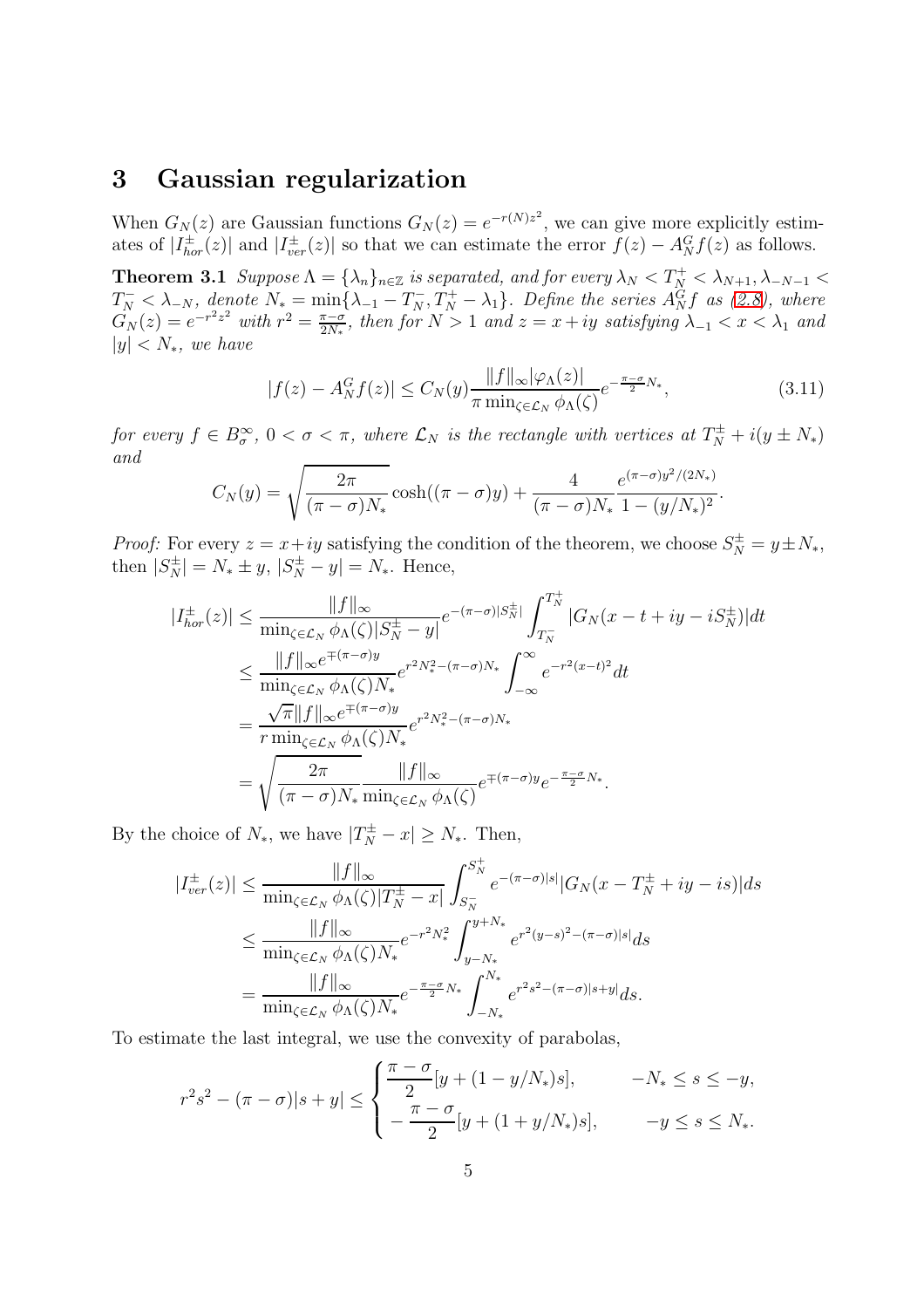With these majorants, we obtain

$$
\int_{-N_*}^{-y} e^{r^2 s^2 - (\pi - \sigma) |s + y|} ds \le \frac{2 e^{(\pi - \sigma) y^2 / (2N_*)}}{(\pi - \sigma) (1 - y/N_*)}
$$

and

$$
\int_{-y}^{N_*} e^{r^2 s^2 - (\pi - \sigma)|s + y|} ds \le \frac{2e^{(\pi - \sigma)y^2/(2N_*)}}{(\pi - \sigma)(1 + y/N_*)}.
$$

As a consequence,

$$
|I_{ver}^{\pm}(z)| \leq \frac{4||f||_{\infty}}{(\pi-\sigma)\min_{\zeta \in \mathcal{L}_N} \phi_{\Lambda}(\zeta)N_*} \frac{e^{(\pi-\sigma)y^2/(2N_*)}}{1-(y/N_*)^2} e^{-\frac{\pi-\sigma}{2}N_*}.
$$

Combining these inequalities and using equality [\(2.10\)](#page-3-0), we have [\(3.11\)](#page-4-0).  $\Box$ 

Note that theorem [3.1](#page-4-1) is a generalization of the result in [\[15\]](#page-14-5) and we only use the fact that  $\Lambda$  is separated. In view of the proof, the choice of  $N_*$  is only used to get the lower estimate of  $|T_N^{\pm} - x|$ . Thus, every  $N_* \le \min\{\lambda_{-1} - T_N^-, T_N^+ - \lambda_1\}$  will work. So, in practice, we can simply let  $T_N^+ = \frac{\lambda_N + \lambda_{N+1}}{2}$  $\frac{\lambda_{N+1}}{2}, T_N^- = \frac{\lambda_{-N} + \lambda_{-N-1}}{2}$  $\frac{\lambda N-1}{2}$  and use the lower estimate of  $|\lambda_N|, |\lambda_{-N}|$  to choose  $N_*$ , and then use  $N_*$  to calculate  $G_N(z)$  and the estimate [\(3.11\)](#page-4-0).

In order to get a convergence rate of the regularized nonuniform sampling series, Λ need to be "dense enough" so that it is an oversampling for  $B_{\sigma}^{\infty}$ . In view of theorem [3.1,](#page-4-1) it is natural to pose conditions on the function  $\varphi_{\Lambda}$ .

**Corollary 3.2** Under the condition of theorem [3.1](#page-4-1) and let  $T_N^+ = \frac{\lambda_N + \lambda_{N+1}}{2}$  $\frac{\lambda_{N+1}}{2}, T_N^- = \frac{\lambda_{-N} + \lambda_{-N-1}}{2}$  $\frac{\lambda_{-N-1}}{2}$ . If there exists  $0 < \delta < \delta_{\Lambda}/2$  such that

<span id="page-5-1"></span><span id="page-5-0"></span>
$$
|\varphi_{\Lambda}(z)| \ge C|z|^{-p}e^{\pi|\operatorname{Im} z|} \quad whenever \text{ dist}(z, \Lambda) > \delta \tag{3.12}
$$

for some constants  $C > 0$  and  $p > 0$ . Then

$$
|f(x) - A_N^G f(x)| \le \left(\sqrt{\frac{2\pi}{\pi - \sigma}} + \frac{4}{(\pi - \sigma)\sqrt{N_*}}\right) \frac{\|f\|_{\infty} |\varphi_{\Lambda}(x)| \tilde{N}^p}{C\pi \sqrt{N_*}} e^{-\frac{\pi - \sigma}{2} N_*}
$$

for every  $\lambda_{-1} < x < \lambda_1$  and  $f \in B^{\infty}_{\sigma}$  with  $\sigma < \pi$ , where  $\tilde{N} = \sqrt{\max\{|T^+_N|^2, |T^-_N|^2\} + N_*^2}$ .

*Proof:* By hypothesis,  $\phi_{\Lambda}(\zeta) \ge C|\tilde{N}|^{-p}$  for every  $\zeta \in \mathcal{L}_N$ .

If we further know the growth of  $|\lambda_N|$  and  $|\lambda_{-N}|$ , then we can estimate  $N_*$  and N and have a more explicit estimate of  $|f(x) - A_N^G f(x)|$ . We give some examples in section [5.](#page-10-0)

The condition  $(3.12)$  can be seen as a requirement of the density of  $\Lambda$ . For instance, if  $\Lambda = a\mathbb{Z}$  for some  $a > 1$ , then  $\varphi_{\Lambda}(z) = \sin(\frac{\pi}{a}z)$  satisfying  $|\varphi_{\Lambda}(z)| \leq e^{\frac{\pi}{a}|\operatorname{Im} z|}$ . Thus, it cannot satisfy condition [\(3.12\)](#page-5-0) for any p. Actually, in this case,  $\Lambda$  is an under-sampling for  $B_{\sigma}^{\infty}$ with  $\sigma > \frac{\pi}{a}$ , so that there is no hope to reconstruct  $f \in B_{\sigma}^{\infty}$  from its sample data on  $\Lambda$ .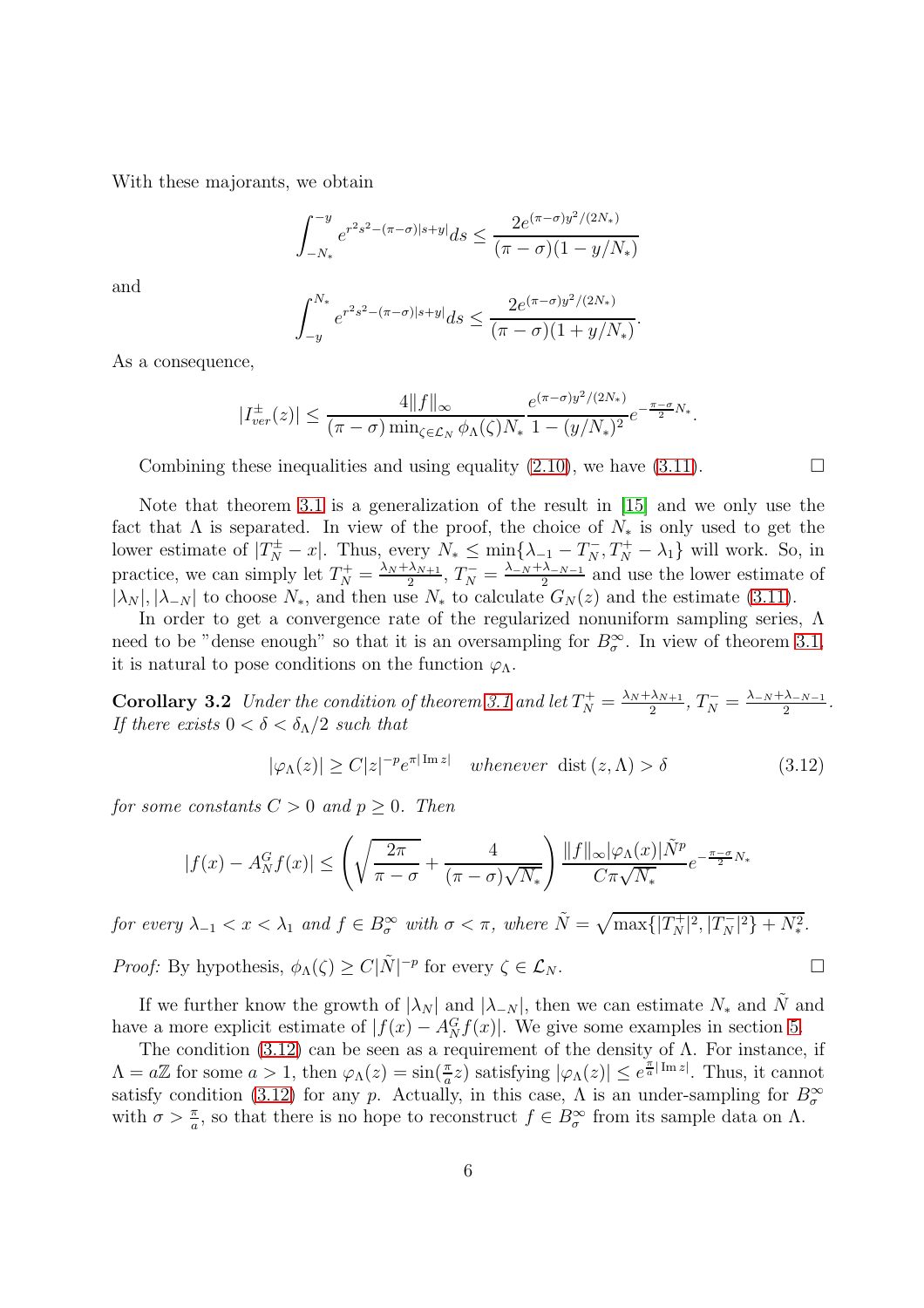# 4 Hyper-Gaussian regularization

In this section, we consider the nonuniform sampling series [\(2.8\)](#page-2-2) with  $G_N(z) = e^{-r_m(N)z^{2m}}$ , where  $m > 1$  is an integer and  $r_m(N)$  will be chosen later. We will use the Laplace's method (see [11] ) to estimate  $|I_{hor}^{\pm}|$ .

Lemma 4.1 (Laplace's method) Let f be a twice differentiable real-valued function on a finite interval [a, b]. Assume  $c \in (a, b)$  is the only maximum point of f on [a, b],  $f'(c) = 0$ , and  $f''(c) < 0$ . Then

<span id="page-6-0"></span>
$$
\int_{a}^{b} e^{Nf(t)} dt = e^{Nf(c)} \left( \sqrt{\frac{2\pi}{-f''(c)N}} + o\left(\frac{1}{\sqrt{N}}\right) \right), \quad N \to +\infty.
$$

We firstly use the Laplace's method to estimate an integral which will be used later.

**Lemma 4.2** Let  $m > 1$  be an integer and  $h_m(t) = -\operatorname{Re}(t + i)^{2m}$ , then

$$
\int_0^{\infty} e^{N h_m(t)} dt = e^{N (\sin \frac{\pi}{4m-2})^{1-2m}} \left( \sqrt{\frac{\pi}{m(2m-1)}} \left( \sin \frac{\pi}{4m-2} \right)^{m-\frac{3}{2}} \frac{1}{\sqrt{N}} + o \left( \frac{1}{\sqrt{N}} \right) \right)
$$

as  $N \to \infty$ . Consequently, there exists a constant  $A_m$  such that for all  $N > 0$ ,

<span id="page-6-1"></span>
$$
\int_0^\infty e^{Nh_m(t)}dt \le \frac{A_m}{\sqrt{N}}e^{N(\sin\frac{\pi}{4m-2})^{1-2m}}.
$$

*Proof:* We first find the extrema of  $h_m$  on  $[0, \infty)$ . Since

$$
h'_m(t) = -2m \operatorname{Re}\,(t+i)^{2m-1},
$$

the critical points of f are  $t_k \in [0, \infty)$  such that

$$
\arg(t_k + i) = \frac{\pi + 2k\pi}{4m - 2}, \quad 0 \le k \le m - 1.
$$

We can calculate the value at  $t_k$  as follow

$$
h_m(t_k) = -\left(\sin\frac{\pi + 2k\pi}{4m - 2}\right)^{-2m} \cos\left(2m\frac{\pi + 2k\pi}{4m - 2}\right) = (-1)^k \left(\sin\frac{\pi + 2k\pi}{4m - 2}\right)^{1 - 2m}.
$$

Observe that  $t_0 = \cot \frac{\pi}{4m-2}$  is the only maximum point of  $h_m$  on  $[0, \infty)$  and

$$
h''_m(t_0) = -2m(2m-1)\left(\sin\frac{\pi}{4m-2}\right)^{3-2m} < 0.
$$

On the other hand, since

$$
\lim_{t \to +\infty} \frac{h_m(t)}{t} = -\infty,
$$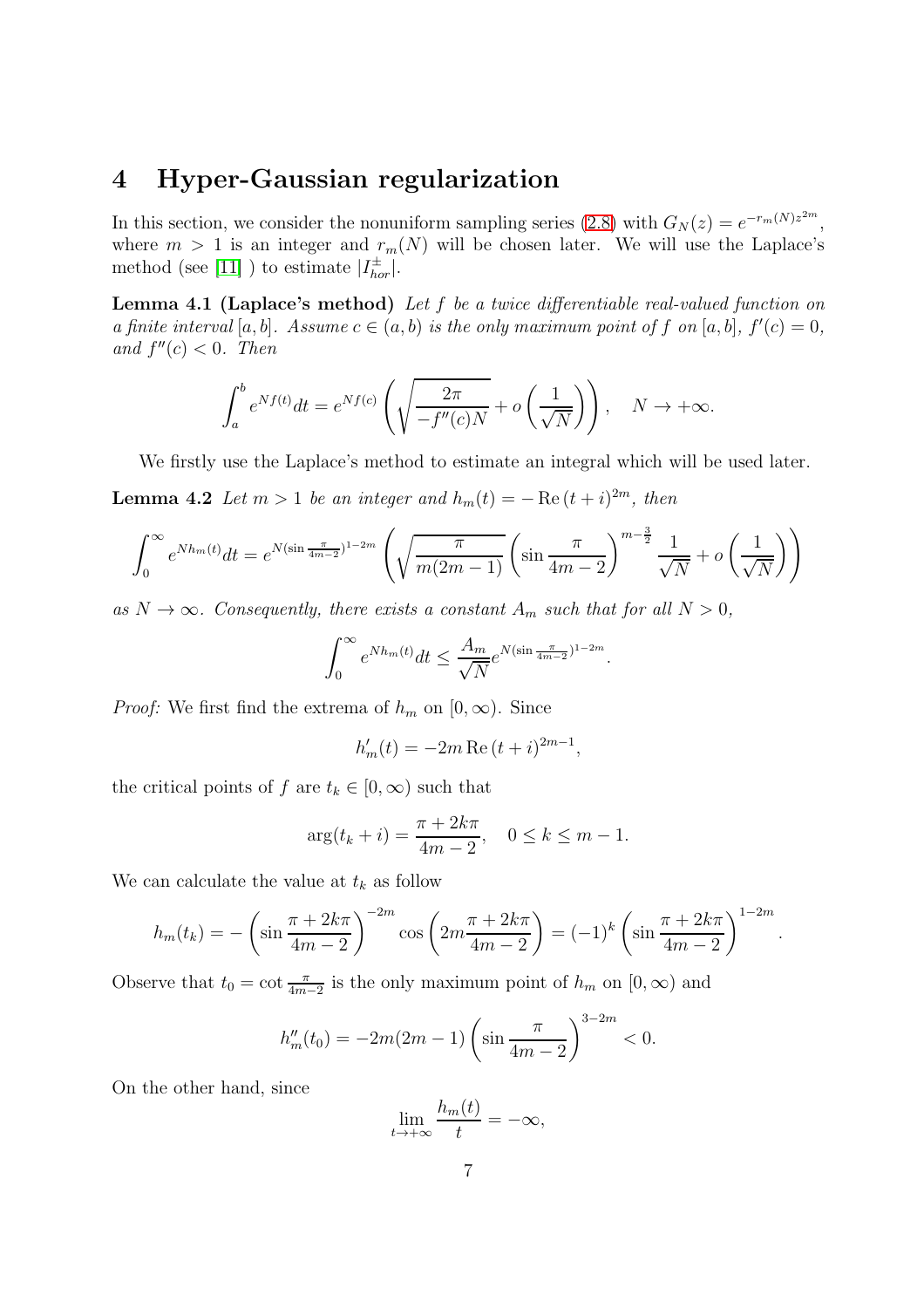there exists some  $a > t_0$  such that

$$
\int_{a}^{\infty} e^{N h_m(t)} dt \le \int_{a}^{\infty} e^{-Nt} dt \le \frac{1}{N}.
$$

By lemma [4.1,](#page-6-0)

$$
\int_0^a e^{N h_m(t)} dt = e^{N (\sin \frac{\pi}{4m-2})^{1-2m}} \left( \sqrt{\frac{\pi}{m(2m-1)}} \left( \sin \frac{\pi}{4m-2} \right)^{m-\frac{3}{2}} \frac{1}{\sqrt{N}} + o \left( \frac{1}{\sqrt{N}} \right) \right)
$$

as  $N \to \infty$ . Combining last two estimates prove the lemma.

Similar to the Laplace's method, we will use the following lemma to estimate  $|I_{ver}^{\pm}|$ .

**Lemma 4.3** Let f be a continuous real-valued function on a finite interval  $[0, b]$ . Assume that  $f(t) < f(0)$  for  $t \in (0, b]$  and  $(f(t) - f(0))/t \to -k$  when  $t \to 0$  with  $k > 0$ . Then

$$
\int_0^b e^{Nf(t)}dt = e^{Nf(0)}\left(\frac{1}{kN} + o\left(\frac{1}{N}\right)\right), \quad N \to +\infty.
$$

*Proof:* Without loss of generality, we suppose that  $f(0) = 0$ . Then for any  $\epsilon > 0$ , the maximum of  $f(t)$  when  $t \geq \epsilon$  is negative so that we can write

$$
\int_0^b e^{Nf(t)}dt = \int_0^\epsilon e^{Nf(t)}dt + O(e^{-D_\epsilon N})
$$

for some  $D_{\epsilon} > 0$  depending on  $\epsilon$ . Now, we expanse  $f(t)$  around  $t = 0$ :

<span id="page-7-0"></span>
$$
f(t) = -kt + o(t).
$$

For any two real numbers  $t_1, t_2$  we have the inequality

$$
|e^{t_1}-e^{t_2}| \le |t_1-t_2|e^{t_3}, \quad t_3=\max(t_1,t_2).
$$

Applying this with  $t_1 = Nf(t)$ ,  $t_2 = -Nkt$  for  $t \in [0, \epsilon]$ , we can take  $t_3 \le -Nkt/2$  by taking  $\epsilon$  small enough. With this choice of  $\epsilon$  we can write

$$
|e^{Nf(t)} - e^{-Nkt}| \leq No(t)e^{-Nkt/2}, \quad 0 \leq t \leq \epsilon.
$$

Then,

$$
\int_0^{\epsilon} |e^{Nf(t)} - e^{-Nkt}| dt = o\left(\frac{1}{N}\right).
$$

Consequntly,

$$
\left| \int_0^{\epsilon} e^{Nf(t)} dt - \frac{1}{kN} \right| = \left| \int_0^{\epsilon} e^{Nf(t)} dt - \int_0^{\infty} e^{-Nkt} dt \right|
$$
  
\n
$$
\leq \int_0^{\epsilon} |e^{Nf(t)} - e^{-Nkt}| dt + \int_{\epsilon}^{\infty} e^{-Nkt} dt
$$
  
\n
$$
= o\left(\frac{1}{N}\right) + \frac{1}{kN} e^{-Nk\epsilon},
$$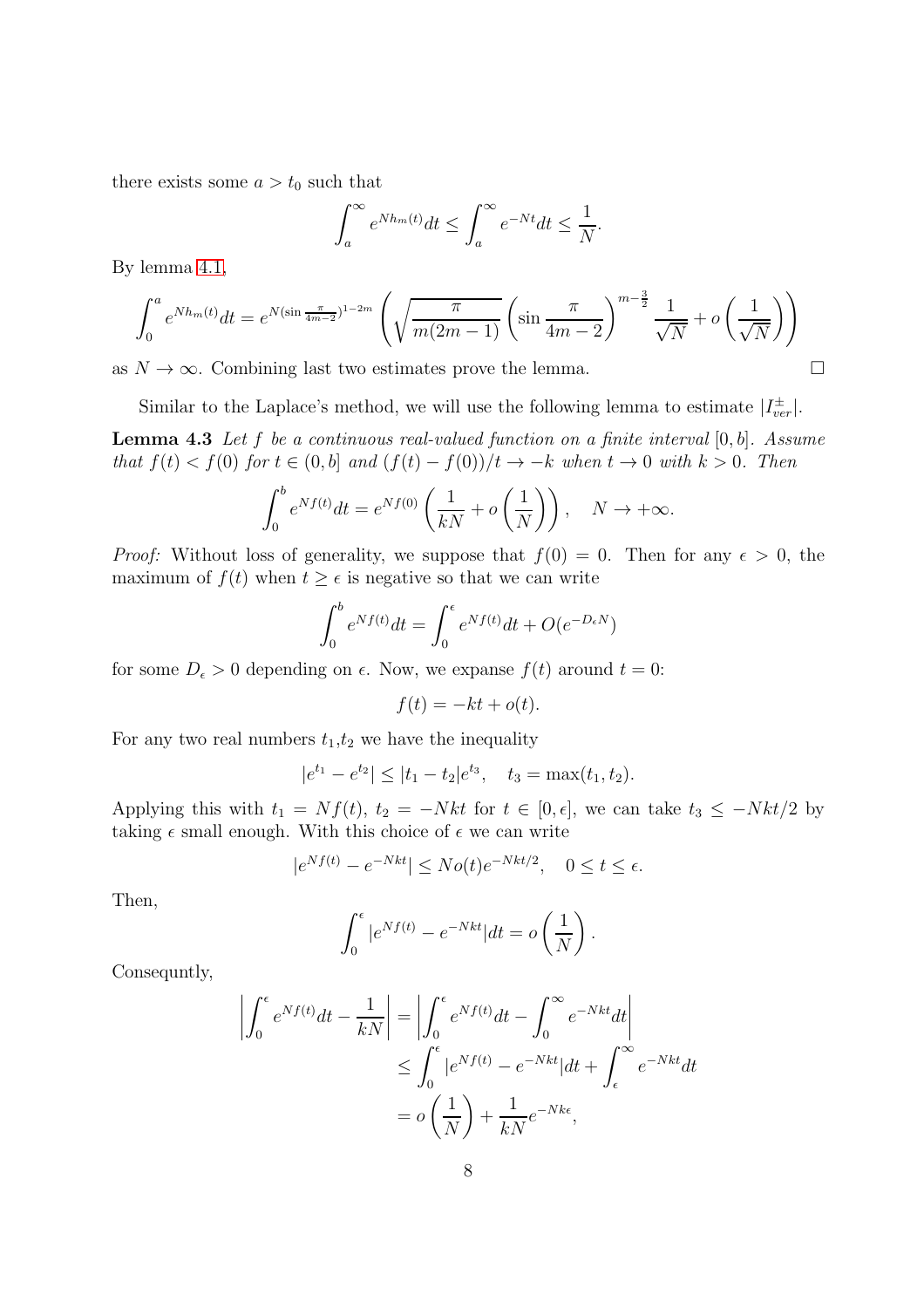which prove the lemma.  $\Box$ 

Now, we are ready to use similar arguments in theorem [3.1](#page-4-1) to deduce an estimate in the Hyper-Gaussian regularization case. Note that in the following theorem, we use an extra assumption  $\sup_N |\lambda_N + \lambda_{-N}| < \infty$ , which is not needed in theorem [3.1.](#page-4-1)

<span id="page-8-0"></span>**Theorem 4.4** Suppose  $\Lambda = {\lambda_n}_{n \in \mathbb{Z}}$  is separated and  $\sup_N |\lambda_N + \lambda_{-N}| < \infty$ , and for every  $\lambda_N < T_N^+ < \lambda_{N+1}, \lambda_{-N-1} < T_N^- < \lambda_{-N}, \text{ denote } N_* = \min\{\lambda_{-1} - T_N^-, T_N^+ - \lambda_1\}.$  Define the series  $\hat{A}_{N}^{G}f$  as [\(2.8\)](#page-2-2), where  $\hat{G}_{N}(z) = e^{-r_{m,N}z^{2m}}$  with the integer  $m > 1$ ,  $r_{m,N} = \mu_m N_*^{1-2m}$ and  $2m-1$ 

$$
\mu_m = \frac{2m-1}{2m} (\pi - \sigma) b_m, \quad b_m = (2m-1)^{-\frac{1}{2m}} \left( \sin \frac{\pi}{4m-2} \right)^{\frac{2m-1}{2m}}
$$

then for  $N > 1$  and  $z = x + iy$  satisfying  $\lambda_{-1} < x < \lambda_1$  and  $|y| < b_m N_*$ , there exists a constant  $C_m$  depending on  $m, \sigma$  and  $\Lambda$  such that

$$
|f(z) - A_N^G f(z)| \le C_m \frac{\|f\|_{\infty} |\varphi_{\Lambda}(z)| e^{(\pi - \sigma)|y|}}{\min_{\zeta \in \mathcal{L}_N} \phi_{\Lambda}(\zeta) \sqrt{N_*}} e^{-\mu_m N_*},
$$

for every  $f \in B^{\infty}_{\sigma}$ ,  $0 < \sigma < \pi$ , where  $\mathcal{L}_N$  is the rectangle with vertices at  $T^{\pm}_N + i(y \pm b_m N_*)$ .

*Proof:* For every  $z = x + iy$  satisfying the condition of the theorem, we choose  $S_N^{\pm}$  $y \pm b_m N_*$ , then  $|S_N^{\pm}| = b_m N_* \pm y$ ,  $|S_N^{\pm} - y| = b_m N_*$ . Observing that  $\text{Re}(at \pm ia)^{2m} =$  $|a|^{2m}$  Re  $(t + i)^{2m}$  for every  $a, t \in \mathbb{R}$ , we have

$$
|I_{hor}^{\pm}(z)| \leq \frac{||f||_{\infty}}{\min_{\zeta \in \mathcal{L}_N} \phi_{\Lambda}(\zeta)|S_N^{\pm} - y|} e^{-(\pi - \sigma)|S_N^{\pm}|} \int_{T_N^-}^{T_N^+} |G_N(x - t + iy - iS_N^{\pm})| dt
$$
  
\n
$$
= \frac{||f||_{\infty}}{\min_{\zeta \in \mathcal{L}_N} \phi_{\Lambda}(\zeta)|S_N^{\pm} - y|} e^{-(\pi - \sigma)|S_N^{\pm}|} \int_{T_N^-}^{T_N^+} e^{-r_{m,N} \operatorname{Re}(x - t + iy - iS_N^{\pm})^{2m}} dt
$$
  
\n
$$
\leq \frac{2||f||_{\infty}}{\min_{\zeta \in \mathcal{L}_N} \phi_{\Lambda}(\zeta)|S_N^{\pm} - y|} e^{-(\pi - \sigma)|S_N^{\pm}|} \int_0^{\infty} e^{-r_{m,N} \operatorname{Re}(t + iy - iS_N^{\pm})^{2m}} dt
$$
  
\n
$$
= \frac{2||f||_{\infty}}{\min_{\zeta \in \mathcal{L}_N} \phi_{\Lambda}(\zeta)} e^{-(\pi - \sigma)|S_N^{\pm}|} \int_0^{\infty} e^{-r_{m,N}|S_N^{\pm} - y|^{2m} \operatorname{Re}(t + i)^{2m}} dt
$$
  
\n
$$
= \frac{2||f||_{\infty} e^{\mp(\pi - \sigma)y}}{\min_{\zeta \in \mathcal{L}_N} \phi_{\Lambda}(\zeta)} e^{-(\pi - \sigma)b_m N_{*}} \int_0^{\infty} e^{-\mu_m b_m^{2m} N_{*} \operatorname{Re}(t + i)^{2m}} dt.
$$

By lemma [4.2,](#page-6-1) there exists a constant  $A_m$  such that

$$
|I_{hor}^{\pm}(z)| \leq \frac{2A_m \|f\|_{\infty} e^{\mp(\pi-\sigma)y}}{\min_{\zeta \in \mathcal{L}_N} \phi_{\Lambda}(\zeta) \sqrt{\mu_m b_m^{2m} N_*}} e^{-(\pi-\sigma)b_m N_* + \mu_m b_m^{2m} N_* (\sin \frac{\pi}{4m-2})^{1-2m}}
$$

$$
= \frac{2A_m \|f\|_{\infty} e^{\mp(\pi-\sigma)y}}{\min_{\zeta \in \mathcal{L}_N} \phi_{\Lambda}(\zeta) \sqrt{\mu_m b_m^{2m} N_*}} e^{-\mu_m N_*}.
$$

,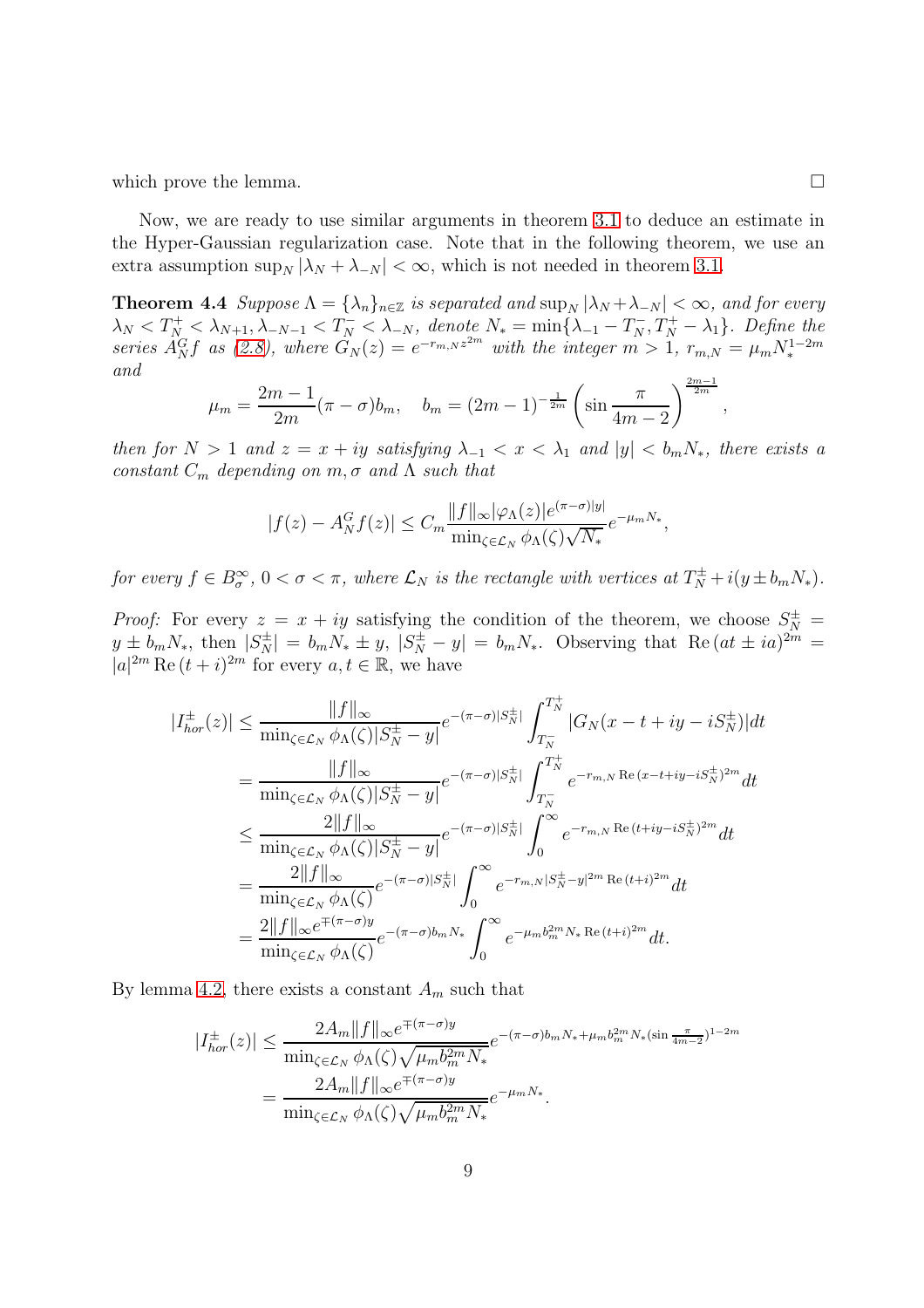On the other hand,

$$
|I_{ver}^{\pm}(z)| \leq \frac{||f||_{\infty}}{\min_{\zeta \in \mathcal{L}_N} \phi_{\Lambda}(\zeta)|T_N^{\pm} - x|} \int_{S_N^{-}}^{S_N^{+}} e^{-(\pi - \sigma)|s|} |G_N(x - T_N^{\pm} + iy - is)| ds
$$
  
\n
$$
= \frac{||f||_{\infty}}{\min_{\zeta \in \mathcal{L}_N} \phi_{\Lambda}(\zeta)|T_N^{\pm} - x|} \int_{S_N^{-}}^{S_N^{+}} e^{-(\pi - \sigma)|s| - r_{m,N} \operatorname{Re}(x - T_N^{\pm} + iy - is)^{2m}} ds
$$
  
\n
$$
\leq \frac{2||f||_{\infty} e^{(\pi - \sigma)|y|}}{\min_{\zeta \in \mathcal{L}_N} \phi_{\Lambda}(\zeta)|T_N^{\pm} - x|} \int_0^{b_m N_*} e^{-(\pi - \sigma)|s| - r_{m,N} \operatorname{Re}(T_N^{\pm} - x + is)^{2m}} ds
$$
  
\n
$$
= \frac{2||f||_{\infty} e^{(\pi - \sigma)|y|}}{\min_{\zeta \in \mathcal{L}_N} \phi_{\Lambda}(\zeta)} \int_0^{b_m N_*/|T_N^{\pm} - x|} e^{-(\pi - \sigma)|T_N^{\pm} - x|s - r_{m,N}|T_N^{\pm} - x|^{2m} \operatorname{Re}(1 + is)^{2m}} ds
$$
  
\n
$$
\leq \frac{2||f||_{\infty} e^{(\pi - \sigma)|y|}}{\min_{\zeta \in \mathcal{L}_N} \phi_{\Lambda}(\zeta)} \int_0^{b_m} e^{-(\pi - \sigma)N_*s - r_{m,N}|T_N^{\pm} - x|^{2m} \operatorname{Re}(1 + is)^{2m}} ds.
$$

Since we assume that  $\sup_N |\lambda_N + \lambda_{-N}| < \infty$ , we can decompose  $|T_N^{\pm} - x| = N_* + k_N^{\pm}(x)$ for some bounded  $k_N^{\pm}(x)$ , therefore

$$
-r_{m,N}|T_N^{\pm} - x|^{2m} = -\mu_m N_* - 2mk_N^{\pm}(x) + O(N_*^{-1}), \quad N_* \to \infty.
$$

Thus, there exists a constants  $B_m$  such that

$$
|I_{ver}^{\pm}(z)| \le \frac{2B_m \|f\|_{\infty} e^{(\pi-\sigma)|y|}}{\min_{\zeta \in \mathcal{L}_N} \phi_{\Lambda}(\zeta)} \int_0^{b_m} e^{N_*h_m(s)} ds,
$$

where  $h_m(s) = -(\pi - \sigma)s - \mu_m \operatorname{Re}(1 + is)^{2m}$ . If  $h_m(s) < h_m(0) = -\mu_m$  for all  $s \in (0, b_m]$ , then by lemma [4.3,](#page-7-0) there exists a constant  $B'_m$  such that

$$
|I_{ver}^{\pm}(z)| \leq \frac{2B_m' ||f||_{\infty}e^{(\pi-\sigma)|y|}}{(\pi-\sigma)\min_{\zeta \in \mathcal{L}_N} \phi_{\Lambda}(\zeta)N_*}e^{-\mu_m N_*}.
$$

To prove the theorem, it remains to show that  $h_m(s) < h_m(0)$  for  $s \in (0, b_m]$ .

Let  $s = \tan \beta$ ,  $\beta \in [0, \pi/2)$ , then we can calculate its derivative:

$$
h'_m(s) = \sigma - \pi - (-1)^m 2m\mu_m \operatorname{Re}(s+i)^{2m-1} = \sigma - \pi + 2m\mu_m(\cos\beta)^{1-2m}\sin(2m-1)\beta.
$$

Observe that  $h'_m(s)$  is negative around  $s = 0$  and increases on  $[0, \tan \frac{\pi}{4m-2}]$ . Since

<span id="page-9-0"></span>
$$
(2m-1)\sin\frac{\pi}{4m-2} \ge 1 > \left(1 - \sin^2\frac{\pi}{4m-2}\right)^m = \left(\cos\frac{\pi}{4m-2}\right)^{2m},\tag{4.13}
$$

we have  $b_m < \tan \frac{\pi}{4m-2}$ . So the maximum point of  $h_m(s)$  on  $[0, b_m]$  is  $s = 0$  or  $s = b_m$ . Therefore, we need to show that  $h_m(b_m) < h_m(0) = -\mu_m$ , which is equivalent to

Re 
$$
(1 + ib_m)^{2m} + \frac{1}{2m - 1} > 0
$$
.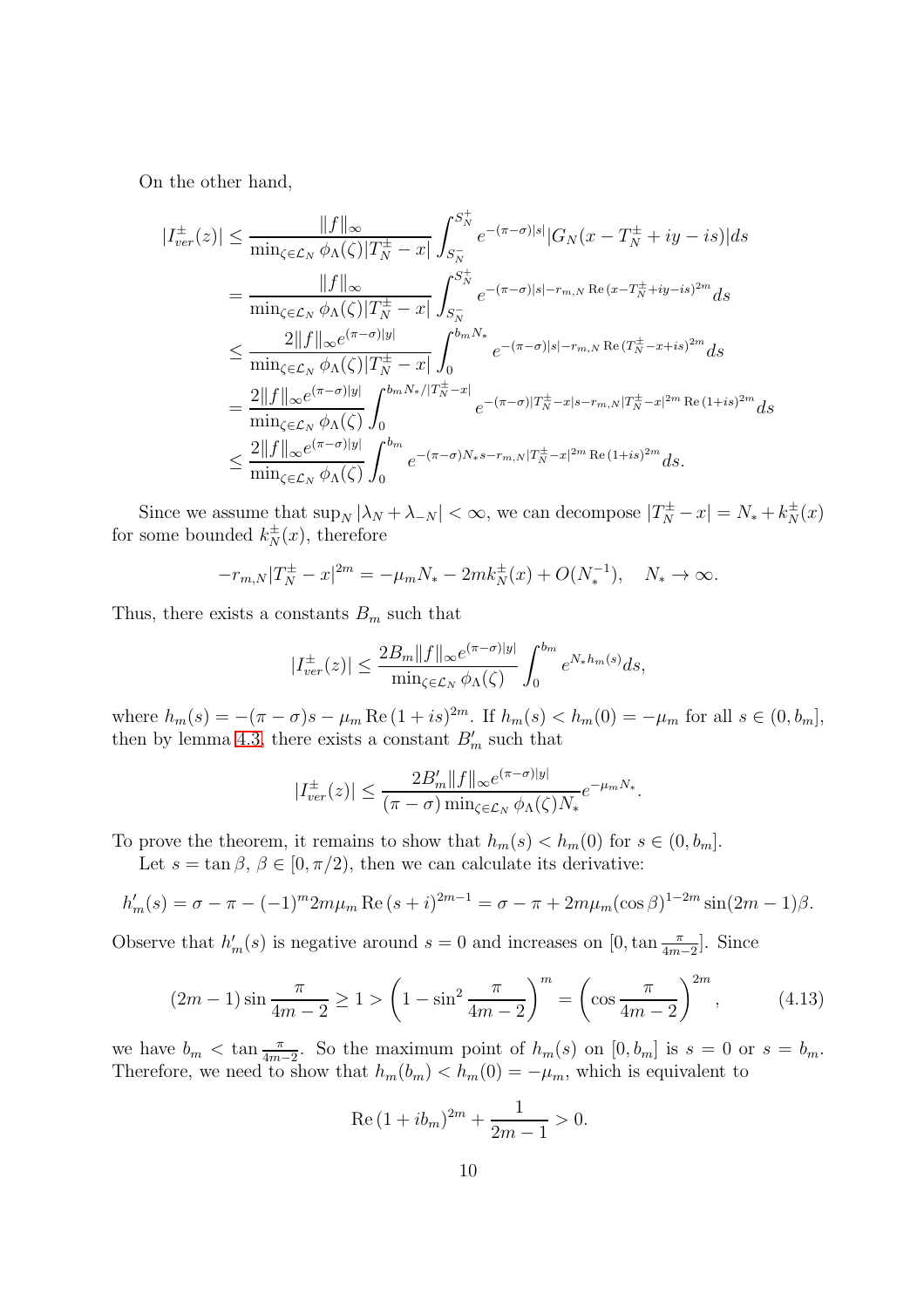By the definition of  $b_m$ , this inequality is

$$
\operatorname{Re}\left(\left((2m-1)\sin\frac{\pi}{4m-2}\right)^{\frac{1}{2m}} + i\sin\frac{\pi}{4m-2}\right)^{2m} > -\sin\frac{\pi}{4m-2}.
$$

We consider the function

$$
F_m(t) = \text{Re}\left(t + i\sin\frac{\pi}{4m - 2}\right)^{2m}, \qquad t \ge 0
$$

and observe that  $F_m(\cos\frac{\pi}{4m-2}) = \text{Re }e^{i\frac{2m}{4m-2}\pi} = -\sin\frac{\pi}{4m-2}$  and

$$
F'_{m}(t) = 2m \operatorname{Re} \left( t + i \sin \frac{\pi}{4m - 2} \right)^{2m - 1} = 2m \left( \sin \frac{\pi}{4m - 2} \right)^{2m - 1} \operatorname{Re} (\cot \theta + i)^{2m - 1}
$$

$$
= 2m \left( \sin \frac{\pi}{4m - 2} \right)^{2m - 1} \frac{\cos(2m - 1)\theta}{(\sin \theta)^{2m - 1}},
$$

where  $\cot \theta = t / \sin(\frac{\pi}{4m-2})$ . As a consequence, when  $t > \cos(\frac{\pi}{4m-2})$ ,  $F'_m(t) > 0$ . Us-ing inequality [\(4.13\)](#page-9-0), we have  $F_m(((2m-1)\sin{\frac{\pi}{4m-2}})^{1/2m}) > F_m(\cos{\frac{\pi}{4m-2}})$ , which is the inequality we want to prove.

We remark that  $\mu_m$  is monotonically decreasing as m increases with  $\mu_1 = \frac{\pi - \sigma}{2}$  $\frac{-\sigma}{2}$ , which is the same exponent in theorem [3.1.](#page-4-1) Thus, judging by the exponential term, the Gaussian regularizer is the best among hyper-Gaussian regularizer.

Similar to the corollary [3.2,](#page-5-1) we have the following corollary.

**Corollary 4.5** Under the condition of theorem [4.4](#page-8-0) and let  $T_N^+ = \frac{\lambda_N + \lambda_{N+1}}{2}$  $\frac{\lambda_{N+1}}{2}, T_N^- = \frac{\lambda_{-N} + \lambda_{-N-1}}{2}$  $\frac{\lambda_{-N-1}}{2}$ . If there exists  $0 < \delta < \delta_{\Lambda}/2$  such that

$$
|\varphi_{\Lambda}(z)| \ge C|z|^{-p}e^{\pi|\operatorname{Im} z|} \quad whenever \text{ dist}(z,\Lambda) > \delta
$$

for some constants  $C > 0$  and  $p \ge 0$ . Then

$$
|f(x) - A_N^G f(x)| \le C_m \frac{\|f\|_{\infty} |\varphi_{\Lambda}(x)| \tilde{N}^p}{C\sqrt{N_*}} e^{-\mu_m N_*}
$$

for every  $\lambda_{-1} < x < \lambda_1$  and  $f \in B^{\infty}_{\sigma}$  with  $\sigma < \pi$ , where  $\tilde{N} = \sqrt{\max\{|T^+_N|^2, |T^-_N|^2\} + N_*^2}$ .

## <span id="page-10-0"></span>5 Examples

In this section, we provide several examples of Nonuniform sampling and prove that the corresponding regularized sampling sequences have linear convergence.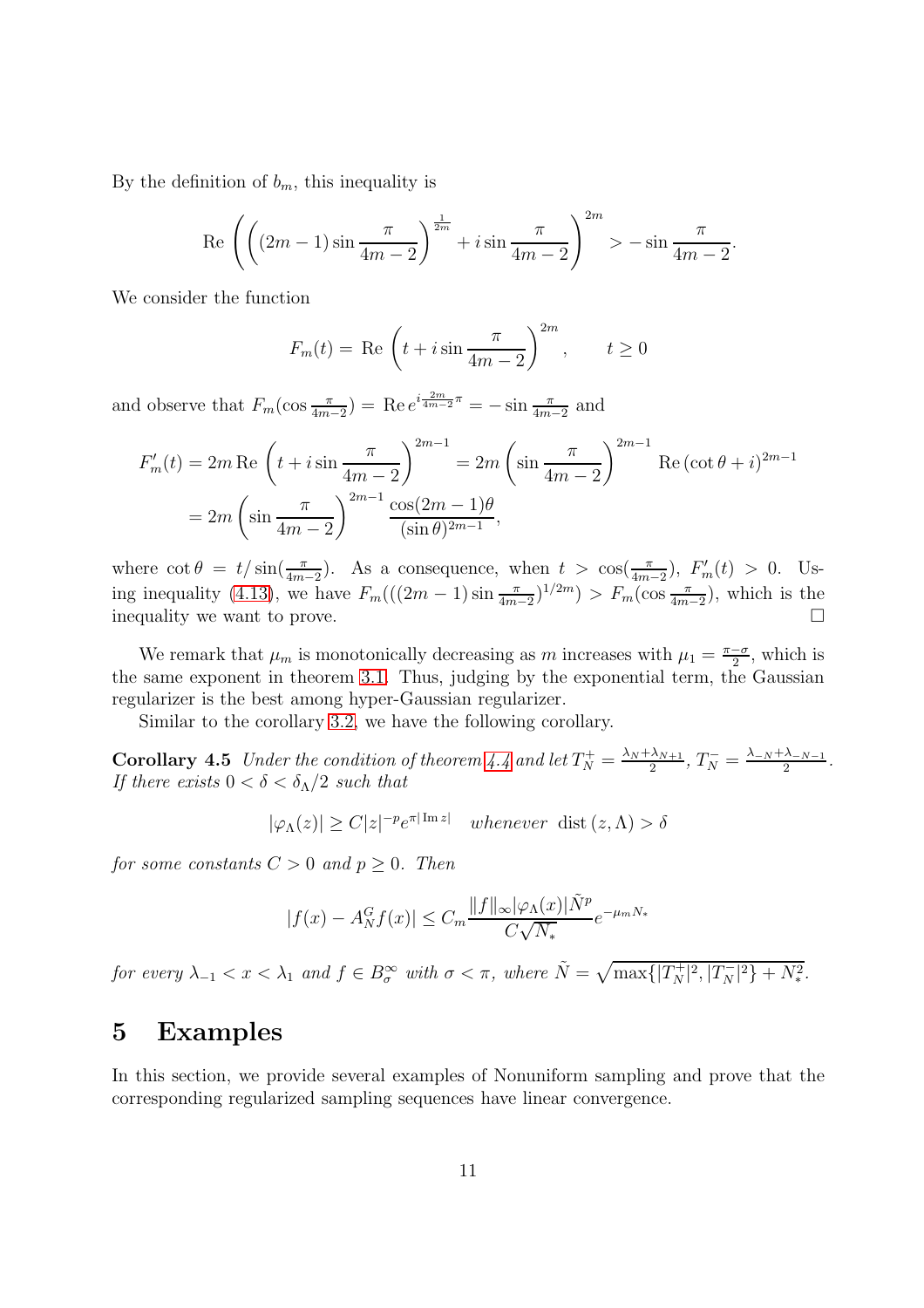#### 5.1 Uniform sampling sequence

The fundamental example is  $\Lambda = \mathbb{Z}$ . In this case,  $\varphi_{\Lambda}(z) = \sin(\pi z)$  and

$$
A_N^G f(z) = \sum_{n=-N}^N f(n) \operatorname{sinc} (x - n) G_N(x - n).
$$

We can choose  $T_N^+ = -T_N^- = N + 1/2$ ,  $N_* = N - 1/2$ , then  $\phi_{\Lambda} \geq 1/2$  on the the rectangle  $\mathcal{L}_N$ . Therefore, if  $-1 < x < 1$  and  $G_N(x) = \exp(-\frac{\pi - \sigma}{2N - 1})$  $\frac{\pi-\sigma}{2N-1}x^2$ , then

$$
|f(x) - A_N^G f(x)| \le \left(\sqrt{\frac{2\pi}{\pi - \sigma}} + \frac{4}{(\pi - \sigma)\sqrt{N - \frac{1}{2}}}\right) \frac{2||f||_{\infty}|\sin(\pi x)|}{\pi\sqrt{N - \frac{1}{2}}} e^{-\frac{\pi - \sigma}{2}(N - \frac{1}{2})}
$$
  
=  $O(N^{-\frac{1}{2}}e^{-\frac{\pi - \sigma}{2}N})$ 

for every  $f \in B^{\infty}_{\sigma}$  with  $0 < \sigma < \pi$ . If  $G_N(x) = \exp(-\mu_m(N-1/2)^{1-2m}x^{2m})$ , we have

$$
|f(x) - A_N^G f(x)| \le C_m \frac{\|f\|_{\infty} |\sin(\pi x)|}{\sqrt{N - 1/2}} e^{-\mu_m (N - 1/2)} = O(N^{-1/2} e^{-\mu_m N}).
$$

Note that these results are already established in [\[12,](#page-14-3) [13,](#page-14-4) [15,](#page-14-5) [9,](#page-14-6) [17\]](#page-14-7).

### 5.2 Zeros of a sine-type function

**Definition 5.1 (Sine-type Function)** An entire function  $\varphi$  of exponential type  $\pi$  is said to be a sine-type function if it has simple and separated zeros and there exist positive  $constants A, B, H such that$ 

$$
Ae^{\pi|y|} \le |\varphi(x+iy)| \le Be^{\pi|y|} \quad \text{for all } x \in \mathbb{R} \text{ and } |y| \ge H.
$$

The zeros of a sine-type function lie in a horizontal strip and if we enumerate them in increasing order of their real parts then  $\Lambda$  satisfies [\(2.2\)](#page-2-3) and

$$
\sup_{n\in\mathbb{Z}}|\lambda_{n+1}-\lambda_n|<\infty.
$$

Moreover, for each  $\epsilon > 0$ , there exist constants  $M_1$  and  $M_2$  such that

<span id="page-11-0"></span>
$$
0 < M_1 < |\varphi(z)|e^{-\pi|\operatorname{Im} z|} < M_2 < \infty, \qquad dist(z, \Lambda) > \epsilon. \tag{5.14}
$$

Any sine-type function  $\varphi$  can be determined from its zero set  $\Lambda$  by [\(2.4\)](#page-2-4). If  $\Lambda \subset \mathbb{R}$  is the zeros of a sine-type function, then  $\Lambda$  is a complete interpolating sequence for  $B_{\pi}^2$ . Consequently, it has uniform density: for every  $x \in \mathbb{R}$ ,

$$
D(\Lambda) = \lim_{r \to \infty} \frac{\#(\Lambda \cap [x, x+r])}{r} = 1.
$$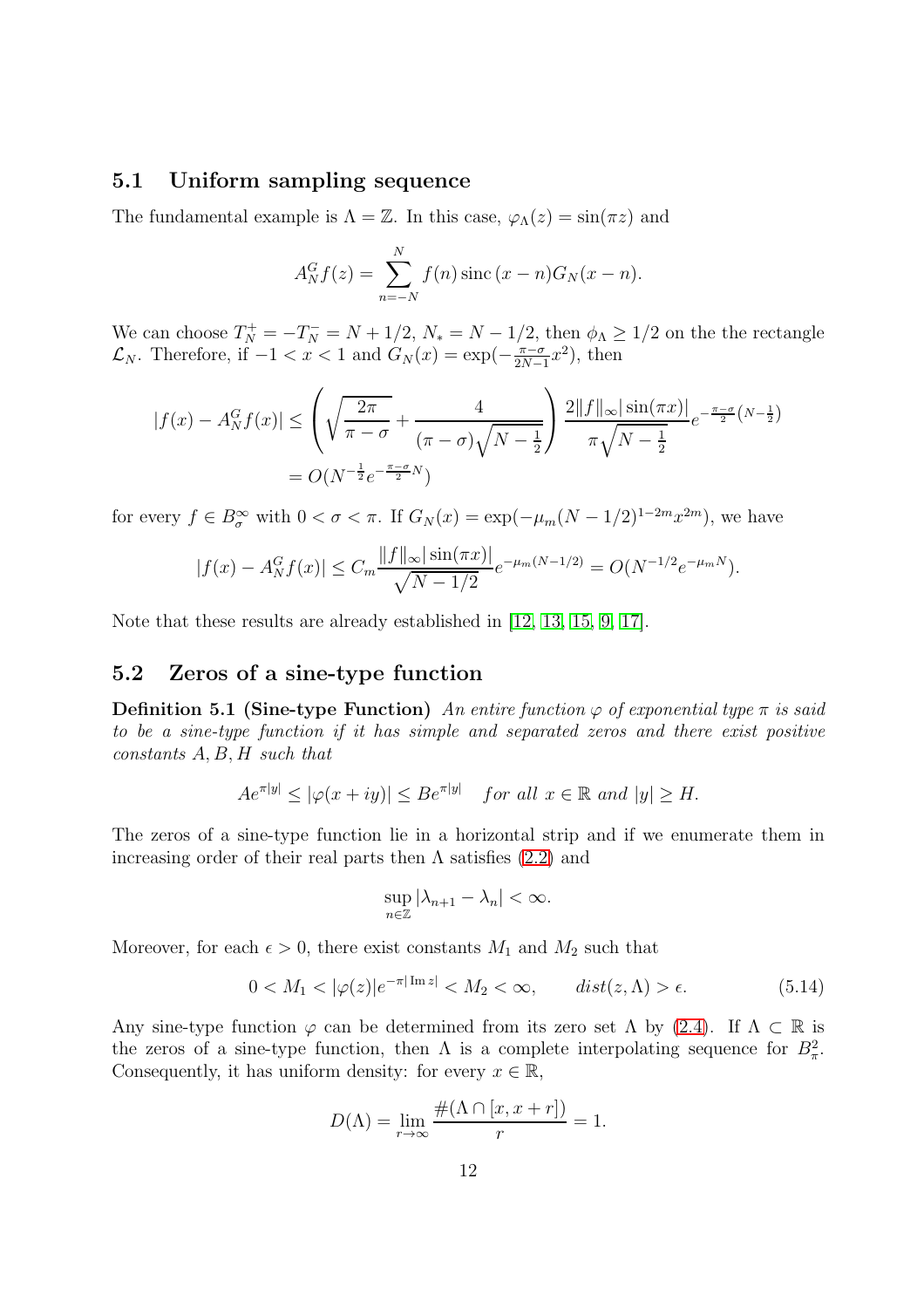See [\[18,](#page-14-8) [3,](#page-14-9) [8,](#page-14-10) [5\]](#page-14-11) for more details.

Here is a simple way to construct sine-type functions: For any function  $g$  that can be represented as

$$
g(z) = \frac{1}{\sqrt{2\pi}} \int_{-\sigma}^{\sigma} h(\xi) e^{i\xi z} d\xi, \quad z \in \mathbb{C}
$$

for some  $h \in L^1[-\sigma, \sigma]$ , we can define the sine wave crossings of g as

$$
\varphi_g(z) = A \sin(\pi z) - g(z), \qquad z \in \mathbb{C}
$$

with a constant  $A > ||h||_{L^1}$ . These functions are all sine-type functions. Moreover, the zeros of  $\varphi_q$  are all real and simple if g is real on the real axis [1, 2, 4]. Therefore, given any function in  $B_{\pi}^2$ , we can construct sine-type function in this way. Note that the zeros of the sine-type function  $\varphi(z) = \sin(\pi z)$  is the uniform sampling sequence  $\Lambda = \mathbb{Z}$ .

Now, suppose that  $\Lambda \subset \mathbb{R}$  is the zeros of a sine-type function  $\varphi_{\Lambda}$ , then we know that  $\delta_{\Lambda} := \inf_{n \in \mathbb{Z}} |\lambda_{n+1} - \lambda_n| > 0$ . If we choose a  $\epsilon < \delta_{\Lambda}/2$  in [\(5.14\)](#page-11-0), and

$$
T_N^+ = \frac{\lambda_N + \lambda_{N+1}}{2}, \quad T_N^- = \frac{\lambda_{-N} + \lambda_{-N-1}}{2}, \quad S_N^+ > \epsilon, \quad S_N^- < -\epsilon,
$$

then by [\(5.14\)](#page-11-0),  $\phi_{\Lambda} > M_1$  on the rectangle  $\mathcal{L}_N$ . The density  $D(\Lambda) = 1$  implies that

$$
\lim_{N \to \infty} \frac{N}{|T_N^{\pm}|} = 1.
$$

Thus, for every  $0 < \eta < 1$ ,  $|T_N^{\pm}| > \eta N$  for sufficiently large N. Therefore, for  $\lambda_{-1} < x < \lambda_1$ and  $f \in B^{\infty}_{\sigma}$ , if  $G_N(x) = \exp(-\frac{\pi - \sigma}{2\eta N}x^2)$ , then

$$
|f(x) - A_N^G f(x)| = O(N^{-\frac{1}{2}} e^{-\frac{\pi - \sigma}{2}\eta N}) \quad \forall \ 0 < \eta < 1.
$$

If  $\sup_N |\lambda_N + \lambda_{-N}| < \infty$  and  $G_N(x) = \exp(-\mu_m(\eta N)^{1-2m} x^{2m})$ , we have

$$
|f(x) - A_N^G f(x)| = O(N^{-\frac{1}{2}} e^{-\mu_m \eta N}) \quad \forall \ 0 < \eta < 1.
$$

#### 5.3 Perturbed uniform sequence

Definition 5.2 (Perturbed Uniform Sequence) The sequence  $\Lambda = {\lambda_n}_{n \in \mathbb{Z}}$  of real number is called a perturbed uniform sequence with  $L \geq 0$  if

$$
|\lambda_n - n| \le L \qquad (n \in \mathbb{Z}).
$$

<span id="page-12-0"></span>Suppose that  $\Lambda$  is a perturbed uniform sequence with L. If  $L < \frac{1}{4}$ , the celebrated Kadets  $\frac{1}{4}$  theorem (see [\[8\]](#page-14-10)) shows that it is a complete interpolating sequence for  $B_{\pi}^2$ . However, when  $L \geq \frac{1}{4}$  $\frac{1}{4}$ ,  $\Lambda$  may not be a complete interpolating sequence. Nevertheless, the following lemma proved in [\[6\]](#page-14-12) provides an estimate of the generating function  $\varphi_{\Lambda}(z)$  of  $\Lambda$ when  $L < \frac{1}{2}$ .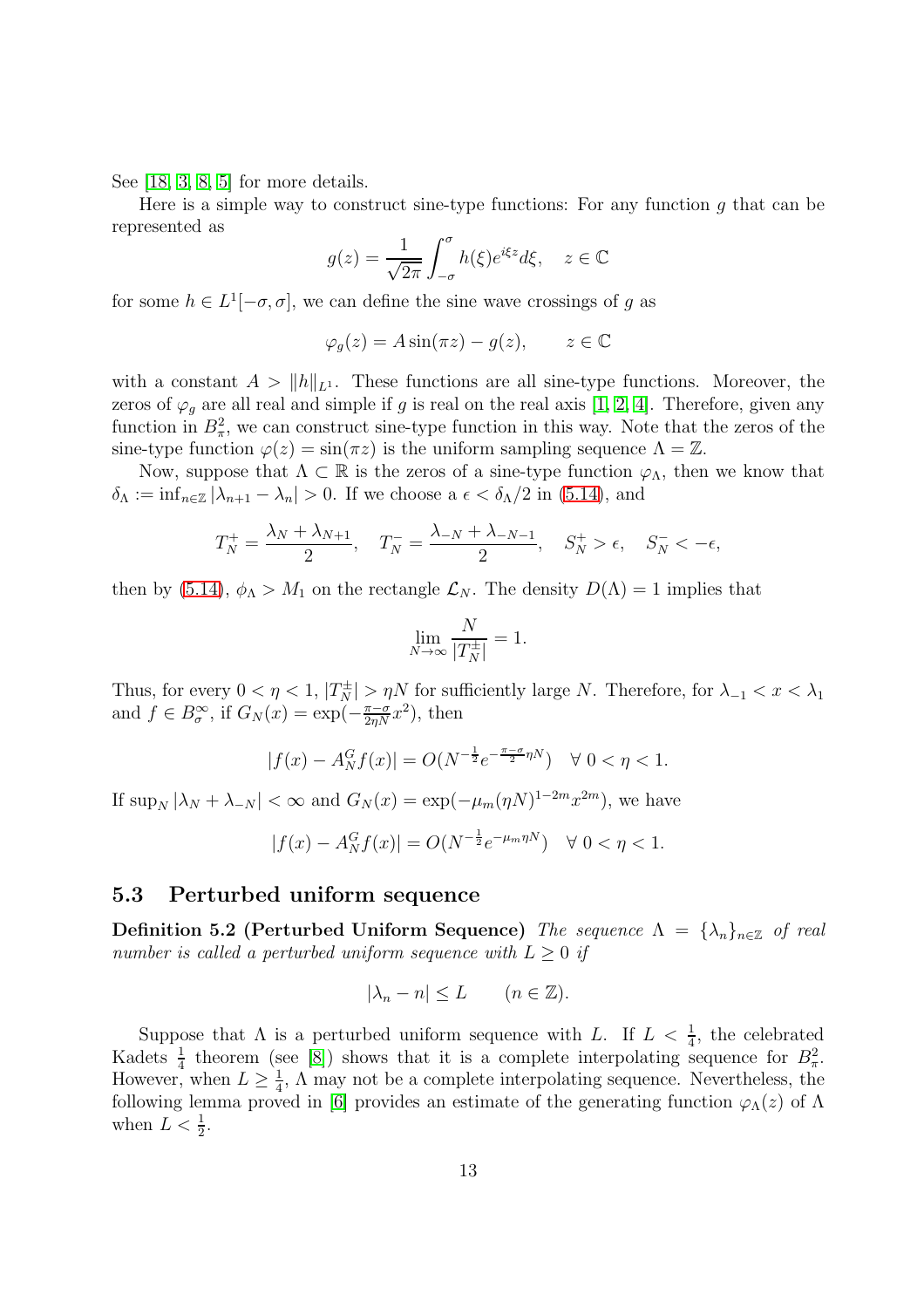**Lemma 5.3** Suppose that  $\Lambda = {\lambda_n}_{n \in \mathbb{Z}}$  is a perturbed uniform sequence with  $L < \frac{1}{2}$  and  $\lambda_0 = 0$ . Then the generating function  $\varphi_{\Lambda}(z)$  of  $\Lambda$  defined by  $(2.4)$  is an entire function, and there are constants  $C_1$ ,  $C_2$  such that for all  $z = |z|e^{i\theta} \in \mathbb{C}$  with |z| large,

$$
C_1H_1(z)H_2(L, z) \le |\varphi_{\Lambda}(z)| \le C_2H_1(z)H_2(-L, z),
$$

where

$$
H_1(z) := e^{\pi |\operatorname{Im} z|} \begin{cases} 1, & |\operatorname{Im} z| > 1, \\ \prod_{k=N(z)}^{\lfloor N(z)+2 \rfloor} |\lambda_k - z|, & |\operatorname{Im} z| \le 1 \quad and \quad \operatorname{Re} z > 0, \\ \prod_{k=-N(z)-2}^{-N(z)} |\lambda_k - z|, & |\operatorname{Im} z| \le 1 \quad and \quad \operatorname{Re} z < 0, \\ \prod_{k=-N(z)-2}^{-N(z)} |\lambda_k - z|, & 0 \le |\sin \theta| \le \sin(\pi/(2|z|)), \\ |z|^{-2d} |\sin \theta|^{2d}, & \sin(\pi/(2|z|)) < |\sin \theta| \le 1, \end{cases}
$$

 $(N(z)$  is a suitable index and  $d = L, -L$  respectively).

If  $\Lambda$  is a perturbed uniform sequence with  $L < \frac{1}{2}$ , then  $\delta_{\Lambda} \geq 1 - 2L$ . For every  $\epsilon < \frac{1}{2} - L$ , we have  $|\lambda_k - z| > \epsilon$  whenever dist  $(z, \Lambda) > \epsilon$ . By lemma [5.3,](#page-12-0) there exists a constant C such that

$$
\phi_{\Lambda}(z) = |\varphi_{\Lambda}(z)|e^{-\pi|\operatorname{Im} z|} \ge C|z|^{-4L} \quad \text{dist}(z,\Lambda) > \epsilon.
$$

Thus, if we choose  $T_N^+ = -T_N^- = N + \frac{1}{2}$  $\frac{1}{2}$ , then  $\phi_{\Lambda}(z) \geq C|z|^{-4L}$  on the rectangle  $\mathcal{L}_N$  and  $N - \frac{1}{2} - L \leq N_* \leq N - \frac{1}{2} + L$ . Therefore, if  $\lambda_{-1} < x < \lambda_1$  and  $G_N(x) = \exp(-\frac{\pi - \sigma}{2N - 1})$  $\frac{\pi-\sigma}{2N-2}x^2$ , then

$$
|f(x) - A_N^G f(x)| = O(N^{4L - \frac{1}{2}} e^{-\frac{\pi - \sigma}{2}N}).
$$

If  $G_N(x) = \exp(-\mu_m (N-1)^{1-2m} x^{2m})$ , we have

$$
|f(x) - A_N^G f(x)| = O(N^{4L - \frac{1}{2}} e^{-\mu_m N}).
$$

Note that when  $L = 0$ , the estimate reduce to the case  $\Lambda = \mathbb{Z}$ .

### References

- [1] I. Bar-David, An implicit sampling theorem for bounded bandlimited functions. Information and Control. 24 (1974), 36-44.
- [2] H. Boche, U.J. Mönich, Convergence behavior of non-equidistant sampling series, Signal Processing 90 (1) (2010) 145-156.